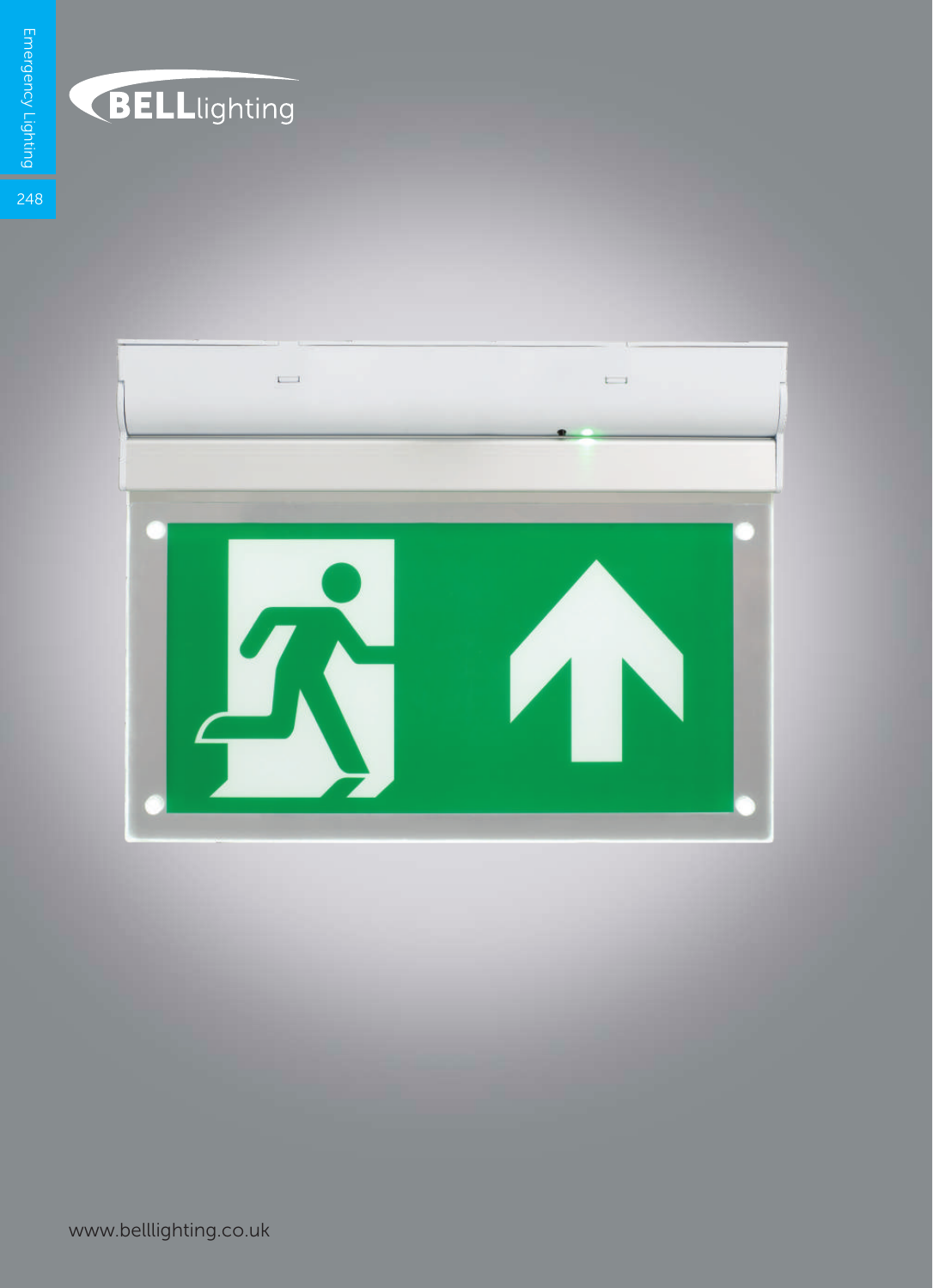249

## **Spectrum**

## LED Emergency Exit Blade

The Spectrum LED Emergency Surface Exit Blade is one of our most cost-effective emergency products. With a viewing distance of 25m, this Maintained/Non maintained Exit Blade is viewable from both sides to ensure safe passage in the unlikely event of an emergency.

- ∞ Sleek, low profile design
- ∞ Easy switching from non maintained to maintained via removable link
- Can be mounted to ceiling or wall
- Supplied with New Up Legend as standard
- ∞ Suitable for Commercial and Industrial installations
- ∞ Maintained / Non Maintained
- ∞ 25M Viewing Distance
- ∞ Viewable from both sides
- ∞ Recessing Kit option (Code 09048)
- ∞ Self Test version available



Manual Push Test Indicator

Once activated, unit illuminates for 5 minutes to indicate fitting is functioning correctly. Key Test feature can also be used.



Surface Mounted Fitting



Recessed Fitting with 09048





Rotating fixing, can be mounted to ceiling or wall at 90° angle

> technical@belllighting.co.uk sales@belllighting.co.uk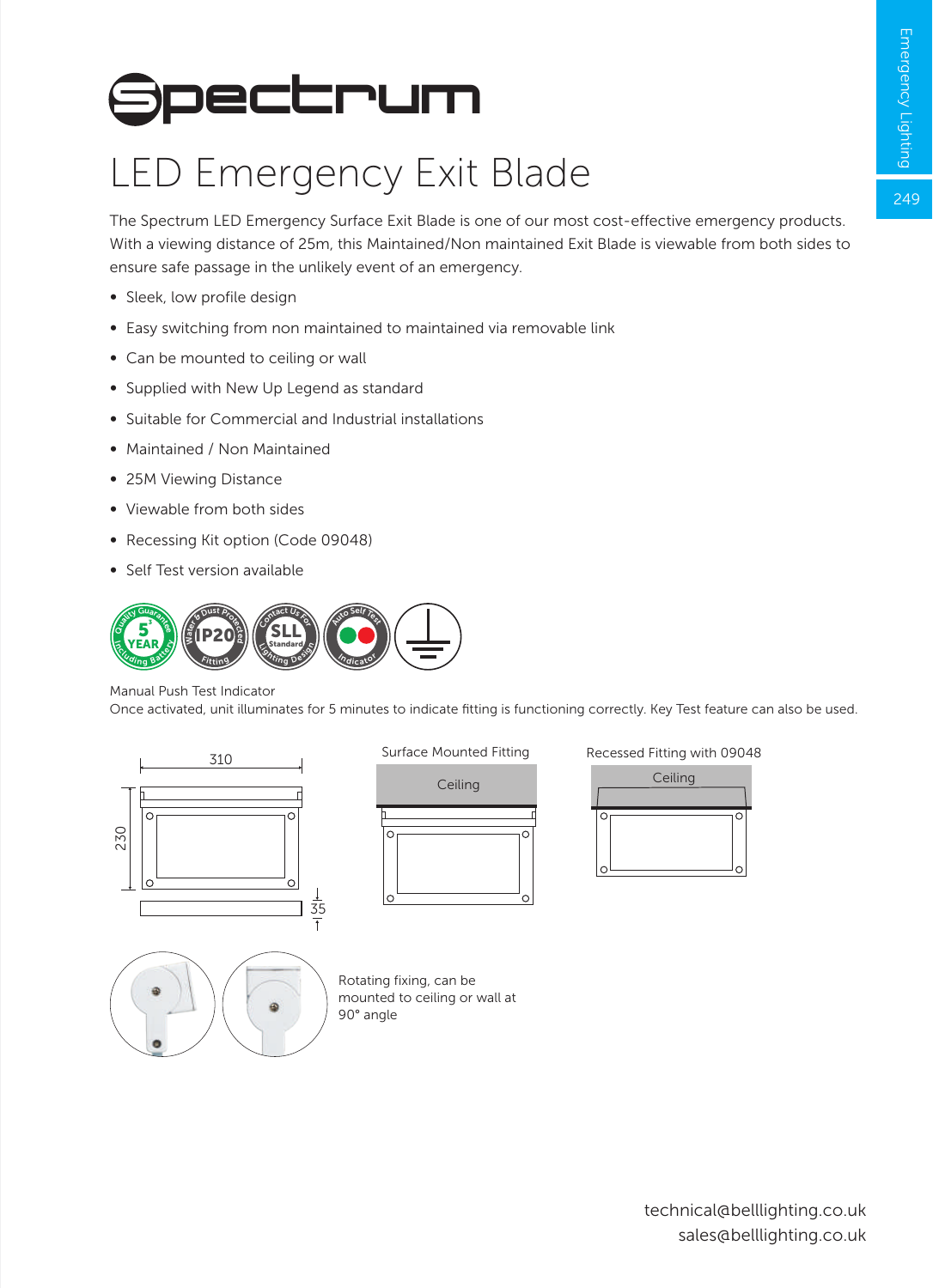

## LED Emergency Exit Blade

Legend Options





09061 Old (Euro) Legend Left & Right

| 09060 Old (Euro) |
|------------------|
| Legend Down      |

09059 Old (Euro) Legend Up

| <b>Technical Specification</b> |                                   |  |  |  |
|--------------------------------|-----------------------------------|--|--|--|
| Construction                   | Polycarbonate                     |  |  |  |
| LED Chip                       | Samsung                           |  |  |  |
| IP Rating                      | <b>IP20</b>                       |  |  |  |
| Operating Temp                 | $-5^{\circ}$ C to $+35^{\circ}$ C |  |  |  |
| Input Voltage                  | $220 - 240V$                      |  |  |  |
| Power Factor                   | > 0.9                             |  |  |  |
| Battery                        | <b>NiCd</b>                       |  |  |  |

| Code  | W   | Description                                                                                        | Viewing<br>Distance | Temp  | Hours |
|-------|-----|----------------------------------------------------------------------------------------------------|---------------------|-------|-------|
| 09012 | 2.5 | LED Emergency Exit Blade Surface including Up Legend.<br>Maintained/Non Maintained                 | 25M                 | 6500K | 25000 |
| 09090 | 2.5 | LED Emergency Exit Blade Surface including Up Legend.<br>Maintained/Non Maintained, Auto Self Test | 25M                 | 6500K | 25000 |
| 09013 |     | New Legend Left + Right for Exit Blade                                                             |                     |       |       |
| 09014 |     | New Legend Down for Exit Blade                                                                     |                     |       |       |
| 09015 |     | New Legend Up for Surface Exit Blade (spare accessory)                                             |                     |       |       |
| 09016 |     | Old Legend Left + Right for Exit Blade                                                             |                     |       |       |
| 09017 |     | Old Legend Down for Exit Blade                                                                     |                     |       |       |
| 09018 |     | Old Legend Up for Exit Blade                                                                       |                     |       |       |
| 09048 |     | Recessing kit for Emergency Surface Exit Blade (09012)                                             |                     |       |       |
|       |     |                                                                                                    |                     |       |       |

Must be tested in line with the requirements of BS5266, failure to do so may effect battery life and warranty.